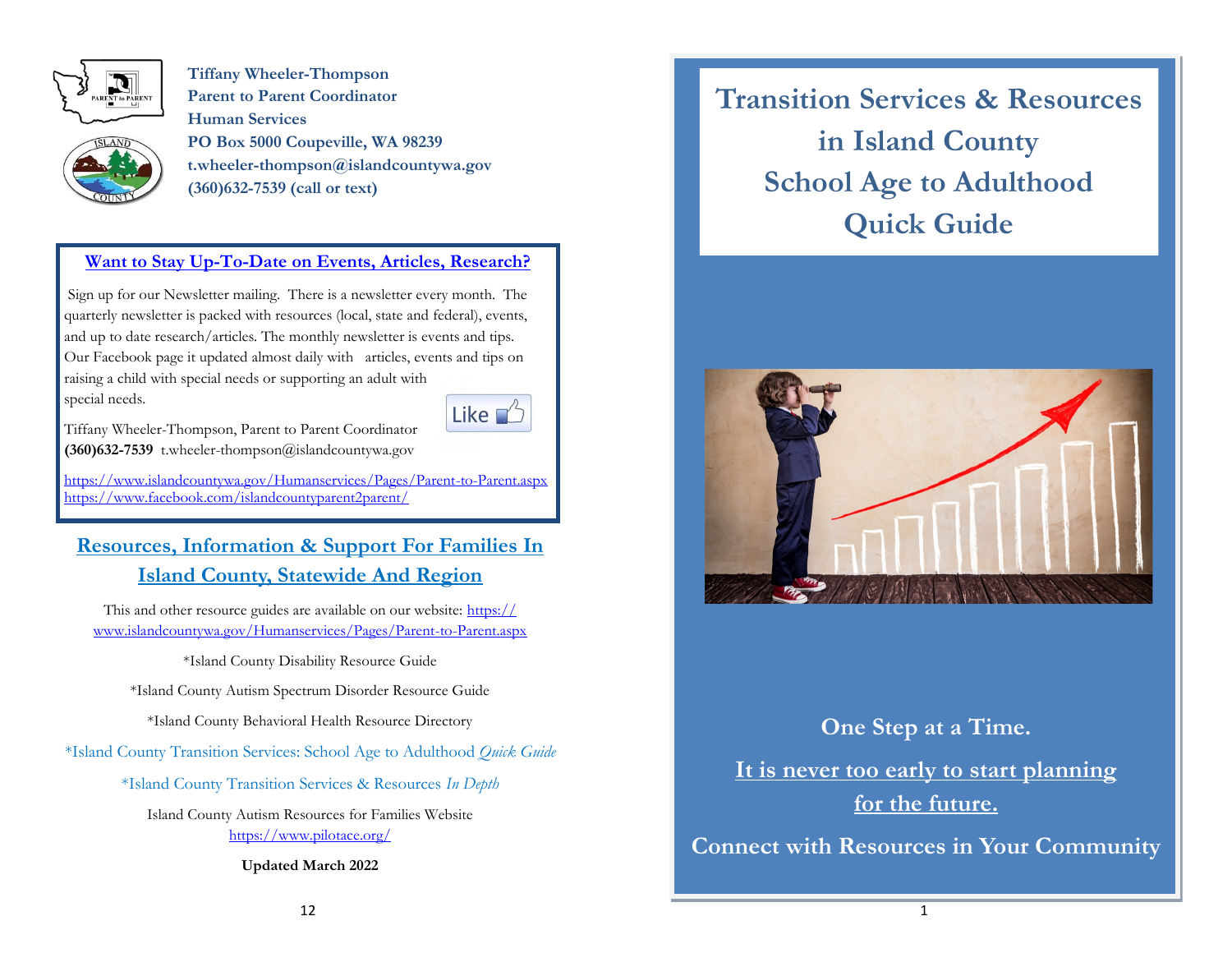# **What does everyday life look like after we finish school?**

As we get older, our daily activities change. We worked so hard to help our kiddos be successful in school. We don't want them to go from graduation to endless screen time.

# **What opportunities are available?**

**Work**: What support is available for youths with disabilities? **Education**: How is postsecondary different from high school? **Other:** Volunteering, recreational activities, adult day services and more.



# **Quick Directory of Services & Providers**

#### **Washington State Programs**

\*Developmental Disabilities Administration (DDA): Island County: Region 2 (800) 788-2053 DDA2IETEAM@dshs.wa.gov

\*Department of Vocational Rehabilitation (DVR) Mt. Vernon (360) 429-3097 Everett (425) 339-4880 OH Office (360)240-4736

\*School Transition Coordinator/DVR: Island County: Anthony Whitesides anthony.whitesides@dshs.wa.gov (360) 899-0085

\*Tribal Vocational Rehabilitation Program Island County dadamson@samishtribe.nsn.us (360) 726-3647

\*Developmental Disabilities County (DD) Mike Etzell (360)678-7883 mikeet@islandcountywa.gov

#### **Employment Support Providers**

\*Service Alternatives (800)292-6697

\*Washington Vocational Services (WVS) (360)419-0910 Burlington (425)774-3338—Everett

\*Sherwood Community Services (425)334-4071

\*Pathways to Employment [www.pathways.dshs.wa.gov](http://www.pathways.dshs.wa.gov) 

#### **Resources & Support**

\*Island County Parent to Parent Tiffany Wheeler-Thompson

t.wheeler-thompson@islandcountywa.gov (360)632-7539 call/text

\*Informing Families <https://informingfamilies.org/>

\*High School Transition Toolkit

<https://informingfamilies.org/transition-toolkit/>

\*Got Transition <https://www.gottransition.org/>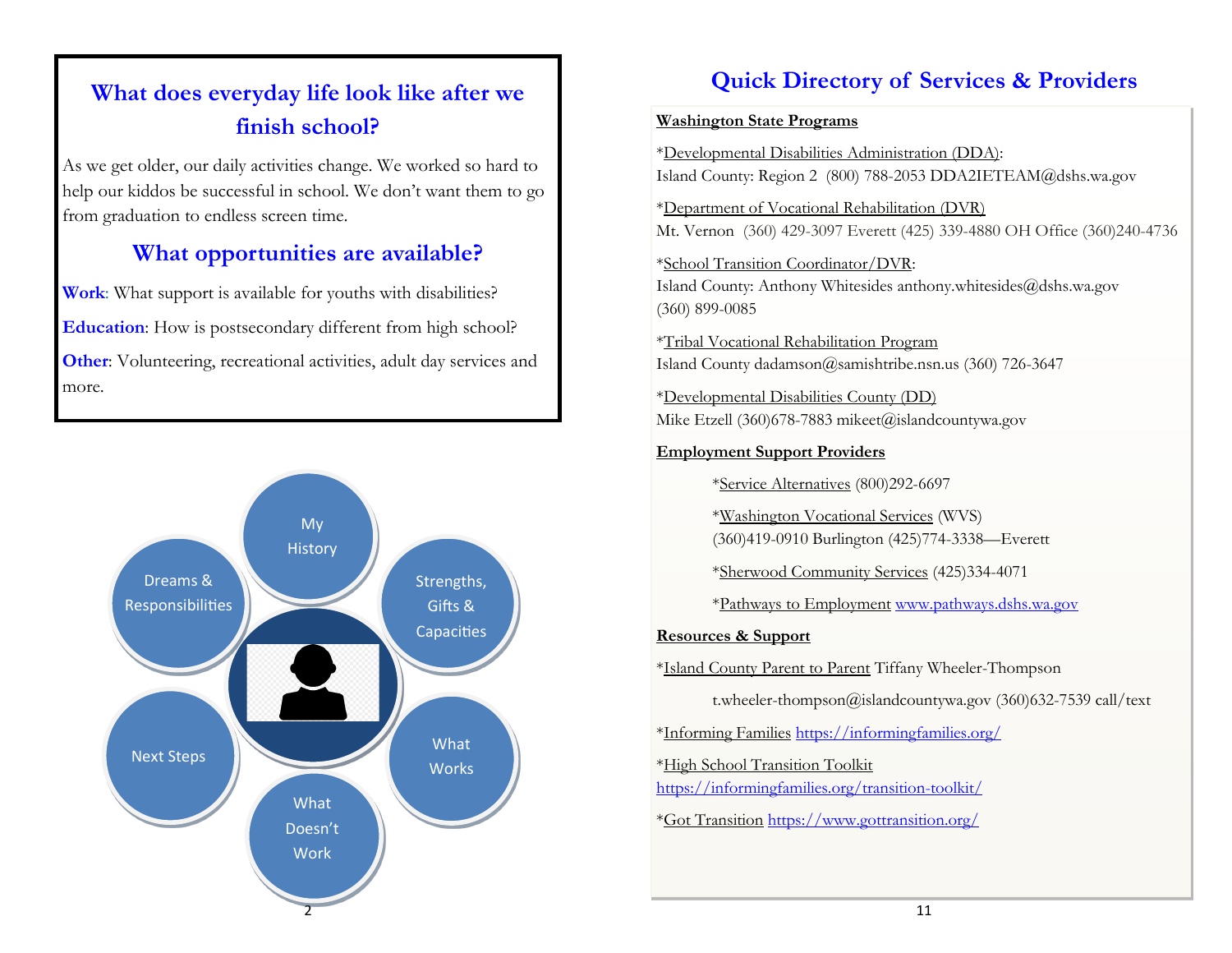## **AND THEN WHAT?**

You and your student have been working hard to prepare for adulthood. What might that look like for a youth with developmental disabilities? In Washington State, integrated employment is the expectation and the norm. Working Age Adult Policy Washington State prioritizes employment as the first choice for individuals of working age. All employment is based on an individual's strengths and interests. Therefore, regardless of your student's disability, there are opportunities and expectations for him or her to work



and fully participate in his or her community. Adult Services Adult services follow the Washington State Working Age Adult Policy ([https://](https://www.dshs.wa.gov/sites/default/files/DDA/dda/documents/policy/policy4%20.11.pdf) [www.dshs.wa.gov/sites/default/files/DDA/dda/documents/policy/](https://www.dshs.wa.gov/sites/default/files/DDA/dda/documents/policy/policy4%20.11.pdf) [policy4 .11.pdf\)](https://www.dshs.wa.gov/sites/default/files/DDA/dda/documents/policy/policy4%20.11.pdf), which promotes gainful employment in integrated settings in the community as the preferred option for working age adults (age 21 through 61). Adult Services provide eligible adults aged 21 and older vocational services. Supported Employment Supported employment occurs in a variety of typical, integrated business environments. Supported employment includes assistance obtaining and maintaining a job, assistance with promotion and career development and should be minimum wage pay or better. Support is provided to individuals, employers, and/or coworkers through activities such as on-the-job training, job restructuring, and technical assistance to employers and coworkers.

#### **Three Basic Questions?**

- Where is the student presently?
- Where is the student going?
- How does the student get there?

#### **The Most Important Reason?**

• To help students learn about themselves so as to better prepare them for taking an active role in their career & employment development.

#### **Help The Student To Answer the Following:**

- Who am I?
- What are my unique talents and interests?
- What do I want in life, now and in the future?
- What are some of life's demands that I can meet now?
- What are the main barriers to getting what I want from school and my community?
- What are my options in the school and community for preparing me for what I want to do, now and in the future?

All Team Members should demonstrate an understanding and be aware of the customs, traditions, and values of the families from culturally and linguistically diverse backgrounds

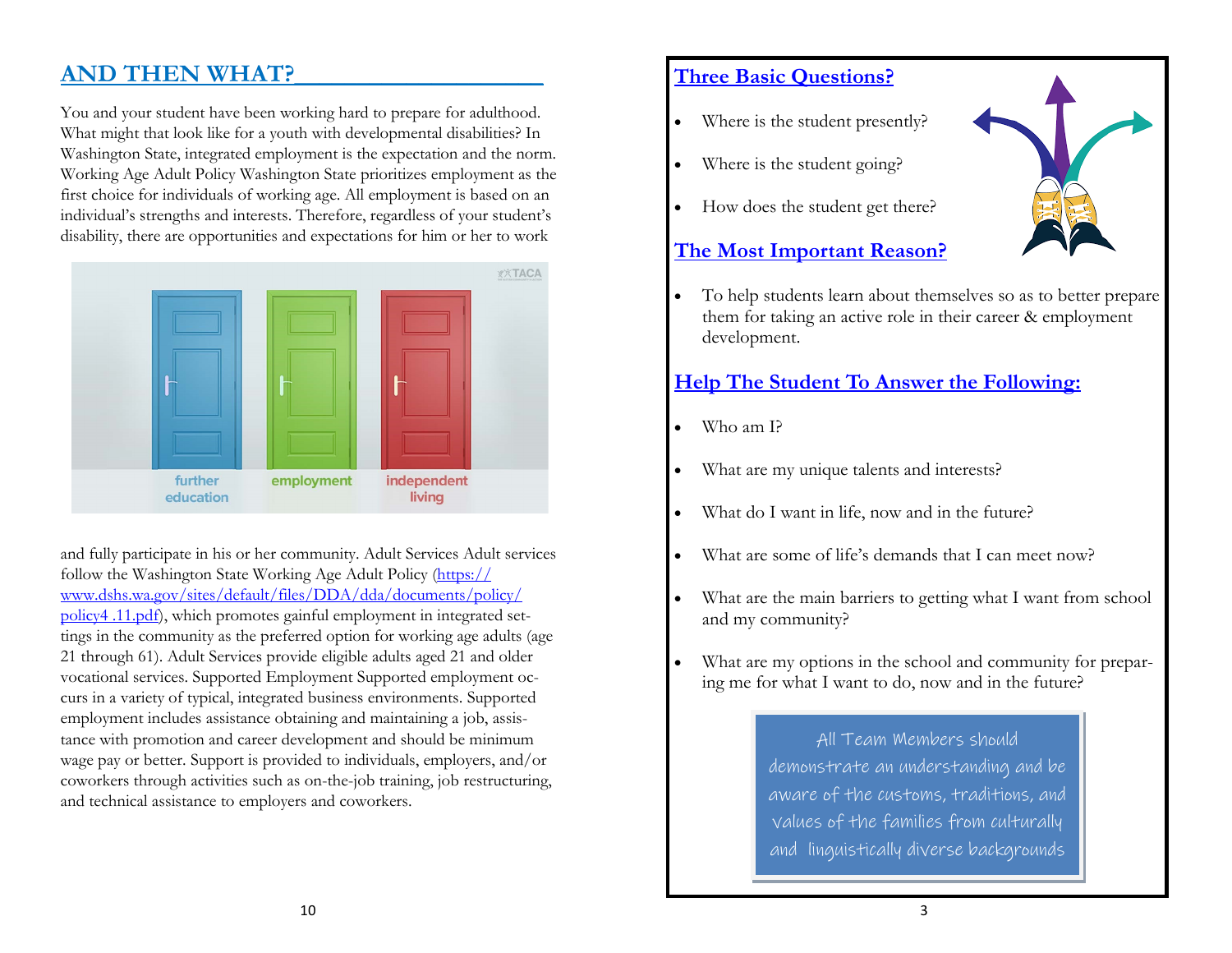| Age                   | What To Do & When To Do It For Students With A Developmental Disability<br>If my child has a developmental disability, here are some timelines to keep in mind                                                                                                                                                                                                                            |  |  |
|-----------------------|-------------------------------------------------------------------------------------------------------------------------------------------------------------------------------------------------------------------------------------------------------------------------------------------------------------------------------------------------------------------------------------------|--|--|
| $15 - 16$             | Apply for a Washington State ID Card<br>Why: It will be needed to apply for adult services. WA State ID & License<br>designation are available for DD, medical condition, deaf (360)675-6466 OH                                                                                                                                                                                           |  |  |
| 16                    | Apply to become a client of Developmental Disabilities Administration (DDA)<br>Why: You may want these service options when you child turns 21. Island<br>County Region 2 OH (360)544-6543<br>Island County Developmental Disabilities Mike Etzell (360)678-7883                                                                                                                          |  |  |
| $17 -$<br>17 1/2      | Consider if guardianship is necessary and determine the type of guardianship.<br>Why: Age 18 legal age of becoming a legal adult and your child may need<br>support making legal, medical and vocational decisions.                                                                                                                                                                       |  |  |
| 17-19                 | Apply for HUD Housing<br>Why: The waitlist for housing can be very long, so it is important to apply<br>early. HUD (800)955-2232 Island County Housing Navigator (360)678-8284                                                                                                                                                                                                            |  |  |
| 18                    | If you child does not receive Social Security Benefits-Apply NOW!<br>Why: Your child is now an adult and parent's income is not counted. Your<br>child may be eligible for cash and medical benefits. There are many provi-<br>sions available including work incentives that allow people with disabilities to<br>keep benefits including Medicare/Medicaid while working. (800)772-1213 |  |  |
| 18                    | Ask your DDA Case manager about Medicaid Personal Care Funding<br>If you child is a client of DDA and with family provides personal care (help                                                                                                                                                                                                                                            |  |  |
| <b>Senior</b><br>Year | Fill out the FREE Application for Federal Student Aid (FAFSA)<br>Why: If seeking aid to attend college, this form must be filled out by March 1<br>of your senior year.                                                                                                                                                                                                                   |  |  |
| 19-21                 | Apply for services with Division of Vocational Rehabilitation (DVR)<br>Why: This agency helps people with disabilities become employed and<br>understands how working will affect people's benefits. (360)240-4736 OH                                                                                                                                                                     |  |  |
| Anytime               | Call Island Transit for Travel Training and Paratransit services. (360)678-7771                                                                                                                                                                                                                                                                                                           |  |  |
| Anytime               | Contact Island County Parent to Parent P2P provides support for parents of<br>children with disabilities and chronic illnesses. Information and referrals to<br>community resources, social events and networking opportunities. Sign up<br>for their monthly newsletter to keep up to date with programs in Island<br>County. Email: t.wheeler-thompson@islandcountywa.gov (360)632-7539 |  |  |

| ♦ | Inclusion in general                                 | ♦ | <b>Paid work experiences</b>  |
|---|------------------------------------------------------|---|-------------------------------|
|   | education                                            | ♦ | <b>Work study</b>             |
| ♦ | Exit exam requirements                               | ♦ | Self-care/Independent living  |
| ♦ | <b>Program of study</b>                              |   | skills                        |
| ♦ | <b>Transition programs with</b>                      | ♦ | Self-determination and self   |
|   | evidence based practices                             |   | advocacy skills               |
| ♦ | <b>Career awareness</b>                              | ♦ | Social skills                 |
| ♦ | <b>Vocational Education/</b><br>occupational courses | ♦ | <b>Student support</b>        |
|   |                                                      | ♦ | <b>Parent involvement and</b> |
| ♦ | <b>Community experiences</b>                         |   | expectations                  |
|   |                                                      |   |                               |

outcomes for students. Researchers know that the following items are predictors of post-school success:

Interagency collaboration (National Technical Assistance Center on Transition) Another indicator of positive transition outcomes is parents' expectations for their student.

When parents have a child with a disability, goals might need to be modified. This doesn't mean expecting less of your child, but it may mean expecting something different than what you had envisioned. It's important to understand the critical influence of having "high expectations" and instill those expectations in your youth and advocate for those expectations throughout the transition process. Families that consistently set high expectations have a better chance of creating that same vision in the people who educate, employ, and socialize with their child. Research has shown that families of youth with disabilities who maintain higher expectations will see their child achieve greater academic success. Higher academic achievement is correlated with better outcomes in postsecondary education, employment, and financial self-sufficiency. High expectations are a valuable tool!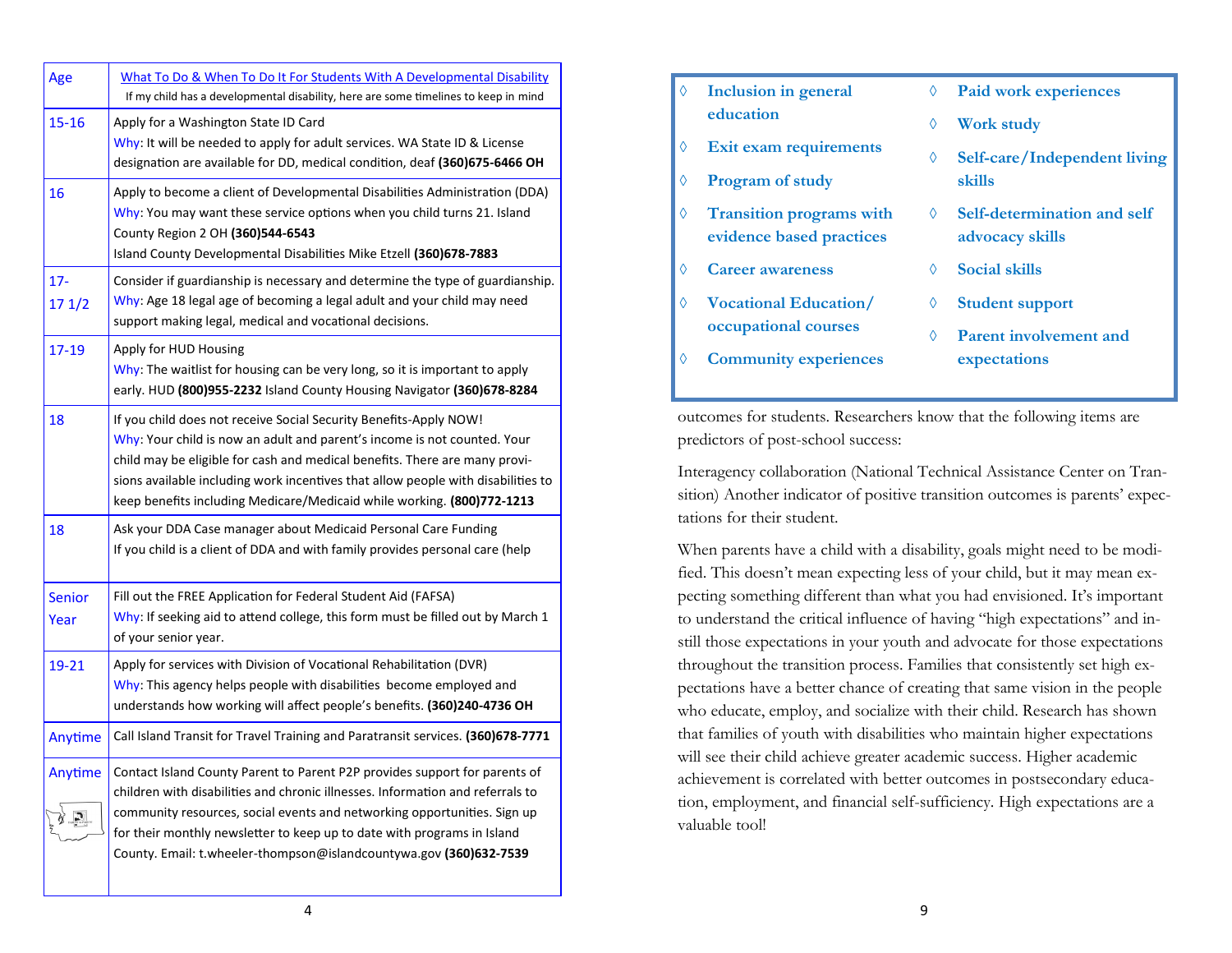# **WHAT IS TRANSITION?\_\_\_\_\_\_**

By sending their children to school, parents hope their child will take advantage of the educational opportunities provided and make the most of his or herself to become a productive adult and valued member of the community. During school years children learn academic and social skills that can help them build a satisfying and independent life. For youth with disabilities, additional planning is needed as



they prepare to leave school, move into adulthood, and meet their employment, educational, or independent living goals. This process is often referred to as "transition." Think of it as preparing students who receive special education services for life after graduation while they are still in school. As students enter transition age and prepare to exit school, parents often find it difficult to adjust to the fact that the activities, supervision and services the student received during the day will no longer be available as the student enters adulthood. Transition is about planning for what your child's life will look like after graduation. The main opportunities during these transition years are to prepare students for the world of employment, independent living skills and advocacy. Regardless of disability, there are opportunities and expectations for your child to work and participate fully in your community. Planning is critical. Transition-age students in special education have the right to learn more than traditional classroom subjects at school. They have the right to study social skills, job skills, and independent-living skills. There is a federal law that requires schools to provide these "transition services" to students with disabilities between the ages of 14 and 21. This law is called Individual with Disabilities Education Act, or IDEA and ensures that children with disabilities have the opportunity to receive a free and appropriate education (FAPE) just like other children. 6 You will read more about IDEA and transition services in the following pages. As you do so, keep in mind that there are evidence-based transition practices that predict positive post-school

#### **Effective Transition Planning:**

- Individualized Transition Plans
- Reflect a Student's Strengths and Needs
- Support the Building of Student Resiliency/independence

#### **A Transition Plan Should Include:**

- Identify Context and Goals
- Define Strategies and Actions
- Clarify Roles and Responsibilities
- Specify Timeline



**Want to know more about Transition in Island County?** 2 different guide versions available. **Quick Guide and In-Depth**. Check website for these and other resource guides available.